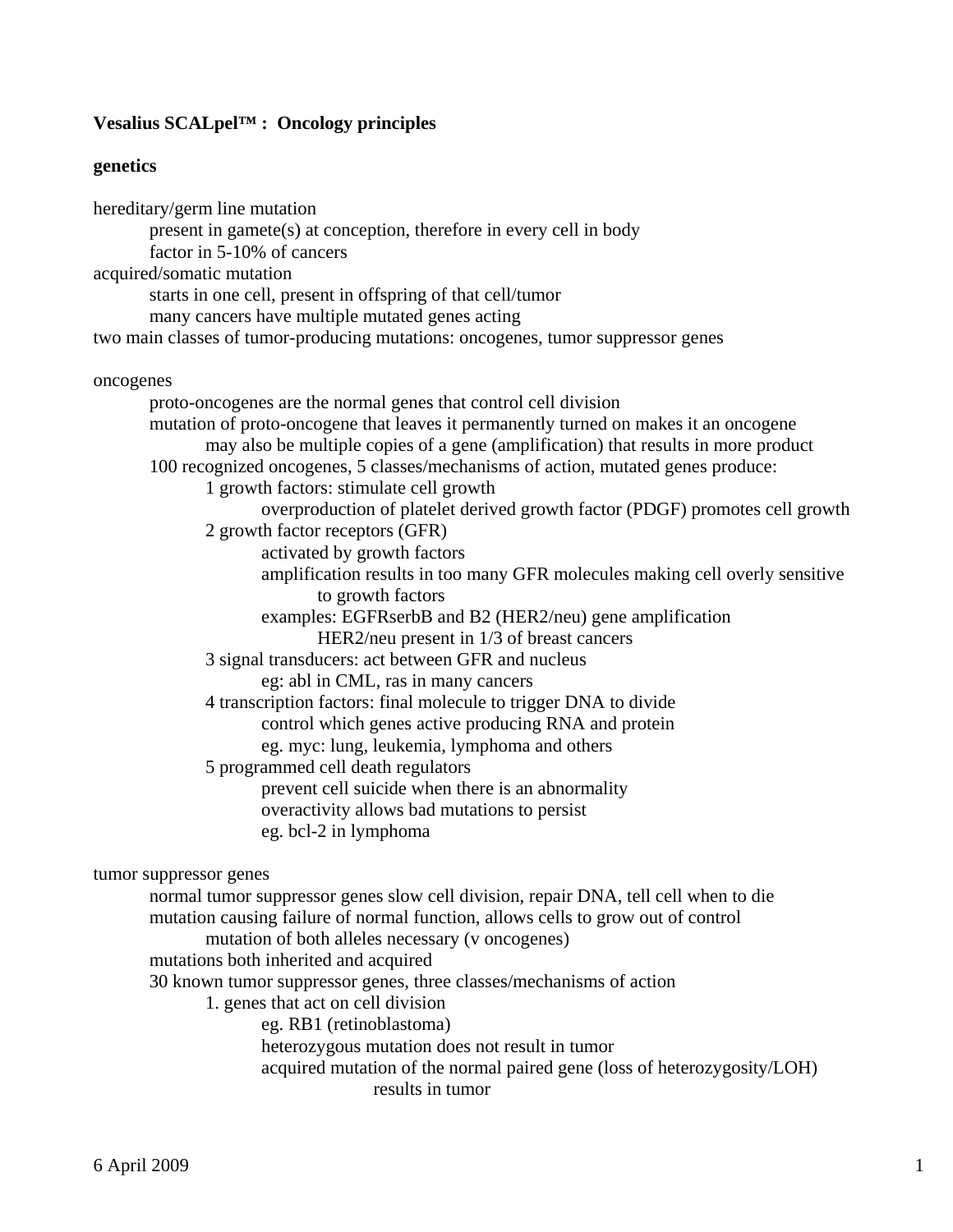2. DNA/mismatch repair genes

make proteins that proofread DNA

 defective/mutated gene allows oncogenes and defective (other) tumor repair genes to be produced

HNPCC DNA repair gene defects in Lynch syndrome colon cancer

5% of colon cancers, some endometrial

3. suicide/programmed cell death/apoptosis gene

 appoptosis: regulated/programmed cell death main mechanism by which abnormal cells (damaged DNA) are eliminated avoids overpopulation by contact inhibition of replication p53 is the main gene responsible for this function in most cells

occasionally mutation is inherited

 eg: Li Fraumeni syndrome (LFS): soft tissue and bone sarcomas, brain, breast, adrenal, leukemia

many (50% of human cancers) sporadic cancers with defective p53

chromosome segregator genes

stabilize the cell division mechanism

eg BUB1

examples

RB1: retinoblastoma, multiple others

p53: LiFraumeni syndrome, multiple others

APC (adenomatous polyposis coli): familial polyposis (FP)

only one with 100% penetrance

MLH1, 2, MSH2, 6, PMS1, 2: non-polyposis colon cancer, gastric, endometrial

BRCA1, 2: breast, ovarian

WT1: Wilms tumor

NF1, 2: nerve and brain, rare colon, melanoma, neuroblastoma

VHL: kidney

bcr-abl: chronic myelogenous leukemia (CML)

N-myc: neuroblastoma

EWS: Ewing's sarcoma

C-myc: Burkett's lymphoma and others

## gene-targeted treatments

Herceptin/Trastuzamab

monoclonal antibody

 prevents HER2/neu protein from promoting excess growth of cancer cells with overexpressed growth factor receptors on cell surface

### Gleevac (STI571)

interferes with bcr-abl (oncogene transducer) protein in CML

almost 100% effective for CML

also effective for GIST

### gefitinib/Iressa

 oral agent blocks EGF receptors 10% benefit non-small cell lung cancer (NSCLC) cetuximab/Erbitux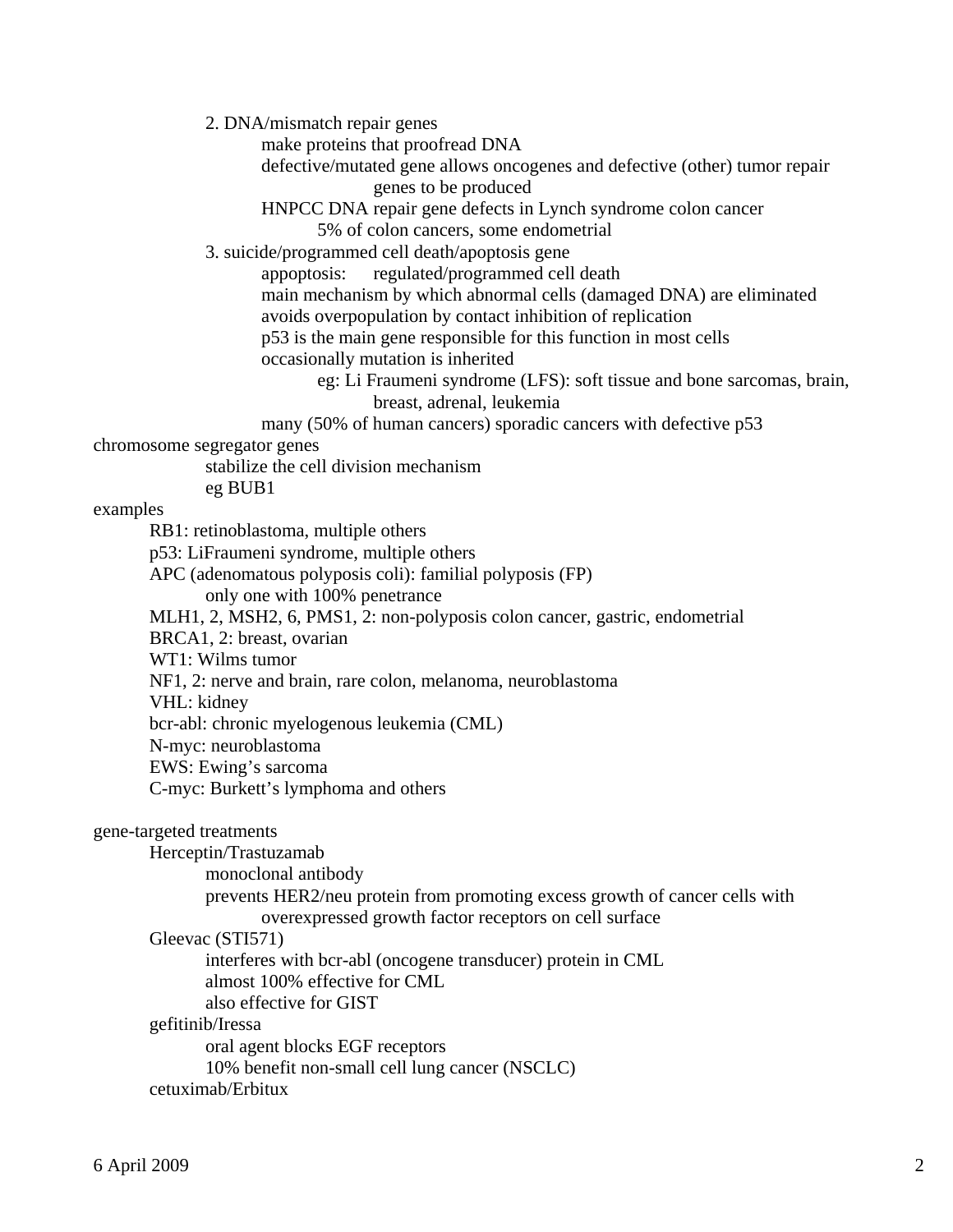EGFR blocker added to irinotican for resistant colon cancer repair of defective tumor suppressor genes need to get new DNA into cancer cells problem: most cancer cells have several oncogene and tumor suppressor gene defects experimental viral-delivered normal p53 into tumor cells to slow growth modified adenovirus ONYX-015 kills cells with the p53 mutation possible use against squamous and others

# **Viral-related cancers**

 10-15% of malignancies viral related (80% of liver and cervix) hepatitis B and C: hepatoma HPV: cervical, perineal (and elsewhere) squamous EBV (DNA virus), HTLV (RNA virus): lymphomas & leukemias

### **Physical carcinogens**

ionizing radiation, UV radiation: skin, thyroid, bone blood

### **Chemical carcinogens**

 multi-step process with latency period initiation: carcinogen reacts irreversibly with DNA promotion: slow, reversible action by promoting agent progression: maturation of cancer cells to tumor

### **Cancer growth**

 usually single cell of origin (exception neurofibrosarcoma in VonRecklinghausen) proliferate faster than most normal cells (GI mucosa, WBC faster) 20-100 day doubling time 30 divisions, 1 billion cells, 1 year to 1cm size growth rate decreases as tumor enlarges (Gompertzian growth) reversion to more primitive cell form: pleomorphic, increased mitosis, hyperchromatin, loss of contact inhibition angiogenesis critical factor in ability to metastasize

### **Metastasis**

 highly inefficient, tumor may shed 100 million cells into bloodstream before metastasis the shorter the interval to metastasis, the more aggressive the tumor metastatic cascade, same steps for lymphatics and capillaries motility and invasion: angiogenesis allows cells to enter lymphatics or veinules transport: cells must get past defenses antibodies, complement, natural killer cells, macrophages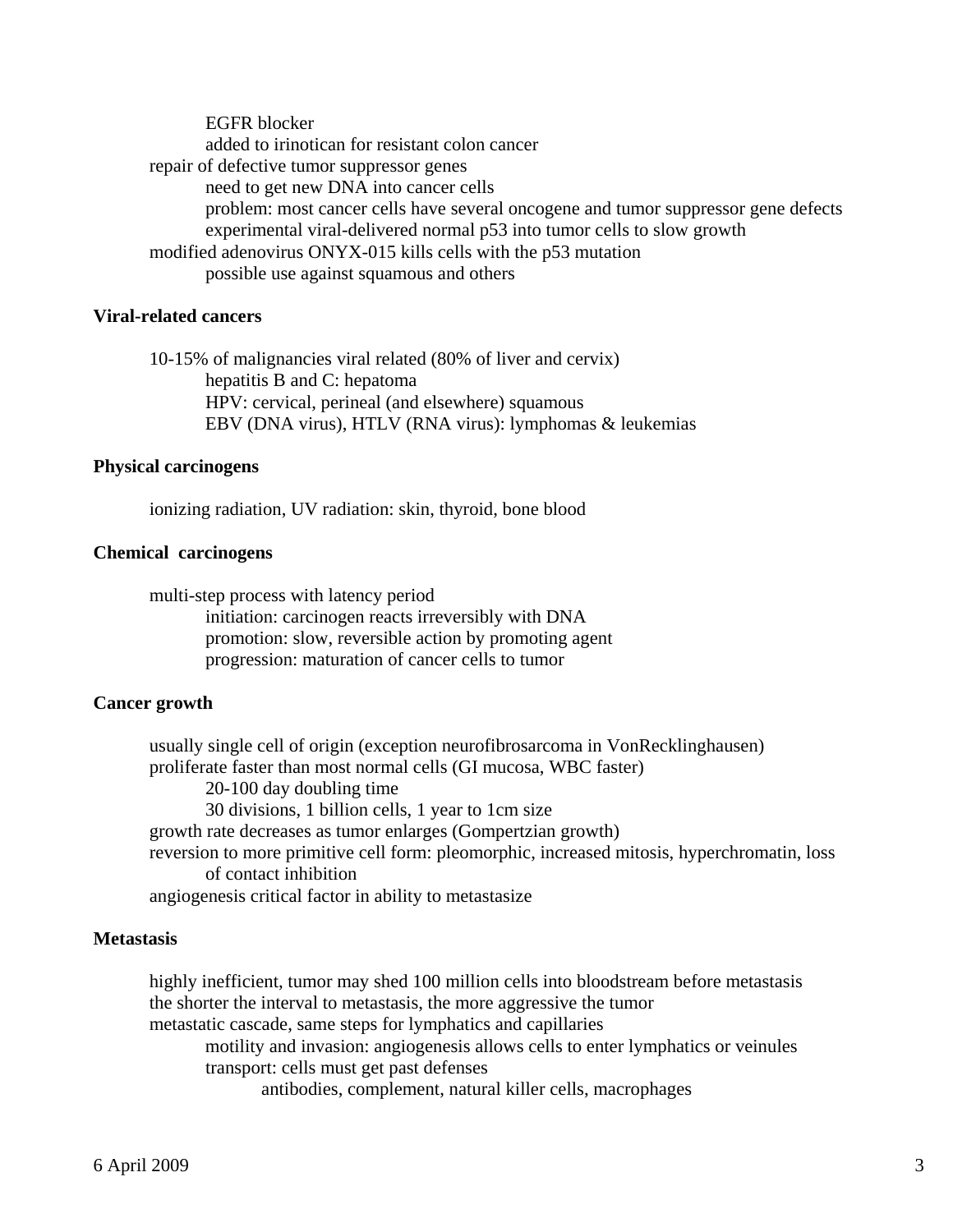mechanical stresses: turbulence, poor nutrition, low oxygen arrest and extravasation at target lymph node or organ LN cell enters subcapsular space, then sinusoids cellular adhesion molecules (CAM): I-CAM, M-CAM (cadhedrens), integrins, cell surface lectins, lectin binding glycoproteins (cathepsin D prognostic indicator in breast) different levels of adhesion molecules in different tissues may explain metastatic patterns passage through subendothelial basement membrane tumor cell produces proteolytic enzymes, plasminogen activator, metalloproteins, cathepsins establishment of new growth primitive autonomous growth factors new angiogenesis

### **Biological response modifiers**

 augment host natural defenses cytokines produced & secreted by cells interleukins and interferon alpha key regularory cytokines IL-2: lymphokine from activated T-cells binds to cell surface receptors on activated T-cells -> proliferation activates natural killer cells single agent use against melanoma, renal cell carcinoma combination with chemo agents interferon alpha: activates natural killer cells modulates antibody production by B-cells induces major histocompatibility antigens on tumor cell surface adjuvant therapy for node positive melanoma tumor necrosis factors alpha and beta from activated macrophages activate osteoclasts fibroblast growth factor anti-viral cancer cachexia hematopoietic growth factors: G-CSP, GM-CSF stimulate bone marrow progenitor cells to become WBCs erythropoietin: proliferation of RBC precursors

# **Chemotherapy**

more rapidly dividing cells more susceptible to cytotoxic agents effect at vulnerable stage of cell cycle normal tissue (gut mucosa, bone marrow) with rapid turnover susceptible to injury different drugs act at different phases of cell cycle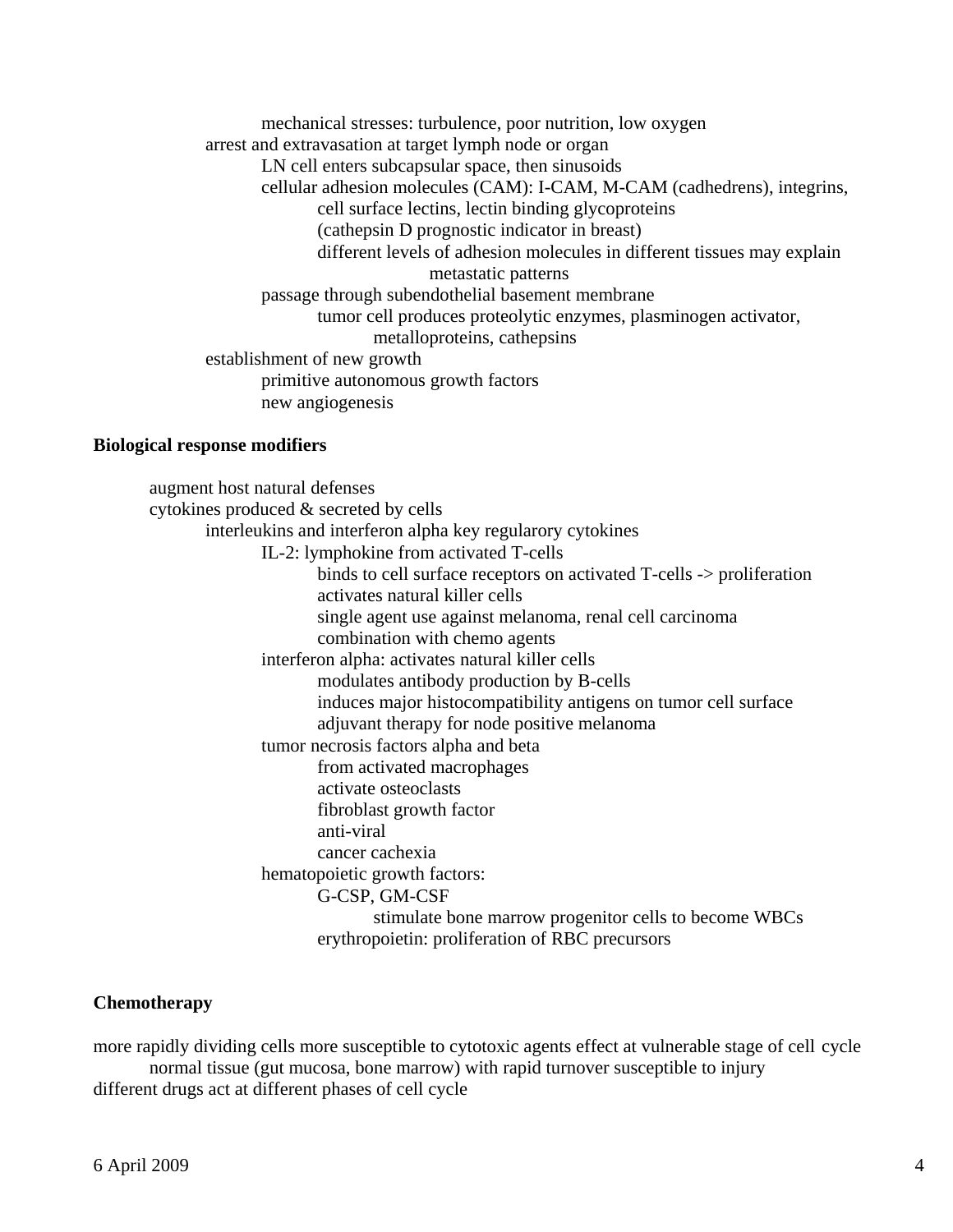rationale for combination drug therapy large tumors are relatively resistant to chemotherapy more cells in resting phase (G0), less sensitive to toxicity less reliable penetrance of drug most drugs kill a fixed proportion of cells, not a fixed number all chemotherapy drugs except alkylators classified by timing in cell cycle

phase-dependent drugs

 most antimetabolic agents act in the DNA synthetic (S) phase interfere with enzymes necessary for DNA/RNA replication or act as false substrates during replication eg: adriamycin, 5FU, gemcitabine methotrexate: inhibits dihydrofolate reductase

 taxanes & vinca alkaloids act in the mitotic (M) phase interfere with the spindle that separates the chromatids taxane eg: taxol, taxotere vinca alkaloids (vincristine, vinblastine): bind to tubulin and inhibits the metaphase of mitosis

non-phase dependent drugs

alkylating agents

 act at any phase of the cell cycle linear dose response curve eg: cytoxan, platins, nitrosoureas, nitrogen mustard equally toxic any cell cycle phase including resting eg: cyclophosphamide, cisplatin, 5FU cisplatin: inhibits DNA synthesis by cross linking DNA strands anthracyclines: doxorubicin inhibits RNA synthesis by intercalating between DNA base pairs

general side effects

 GI toxicity, nausea and vomiting bone marrow toxicity alopecia gonadal effects (hypogonadism, sterility) hyperuricemia

specific side effects

 adriamycin: cardiotoxicity bleomycin: pulmonary fibrosis inhibits DNA polymerase, causing breakage of single stranded DNA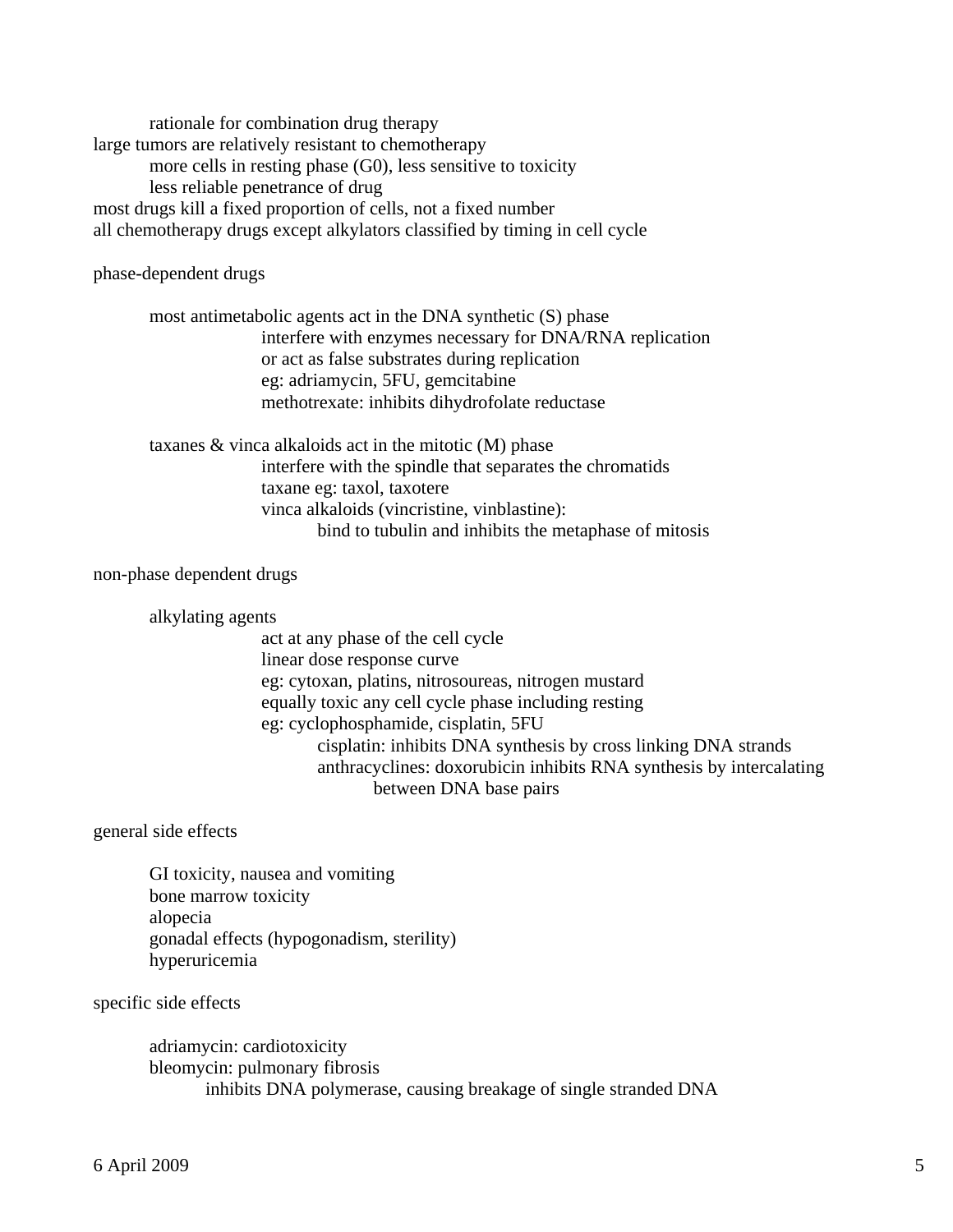doxorubicin: cardiomyopathy methotrexate: liver damage, kidney damage cyclophosphamide: hemorrhagic cystitis 5FU: skin pigmentation cisplatin: nephrotoxic

tumors potentially curable by chemotherapy

 germ cell tumors choriocarcinoma Hodgkin's lymphoma Wilms tumor

tumors with significant response to chemo

 breast ovarian lymphoma osteosarcoma

poorly responsive tumors

 pancreatic melanoma soft tissue sarcomas colorectal gastric

# **Radiotherapy**

 most RT done with high-energy photons (gamma or X-rays), deeper penetration neutrons higher relative biological effectiveness (RBE), 3X photons hyperfractionation allows 10-15% higher dose Gray: energy (joules) absorbed/unit mass  $(1j/kg)$  $1Gy = 100$  rads, 1 rad = 1 cGy radiation affects the nucleus, most cells don't die until they divide kidney, liver, lung, lymphocytes sensitive; muscle, bone, nerve radioresistant treatment more effective through air spaces, compromised by bone electron beams from linear accelerator useful for superficial cancers skin, head and neck, previously photon irradiated sites intensity modulated radiotherapy (IMRT): computer based planning for tight dose conformity around target, allows higher dose, spares surrounding brachytherapy seed implants or afterloading catheters effective for GU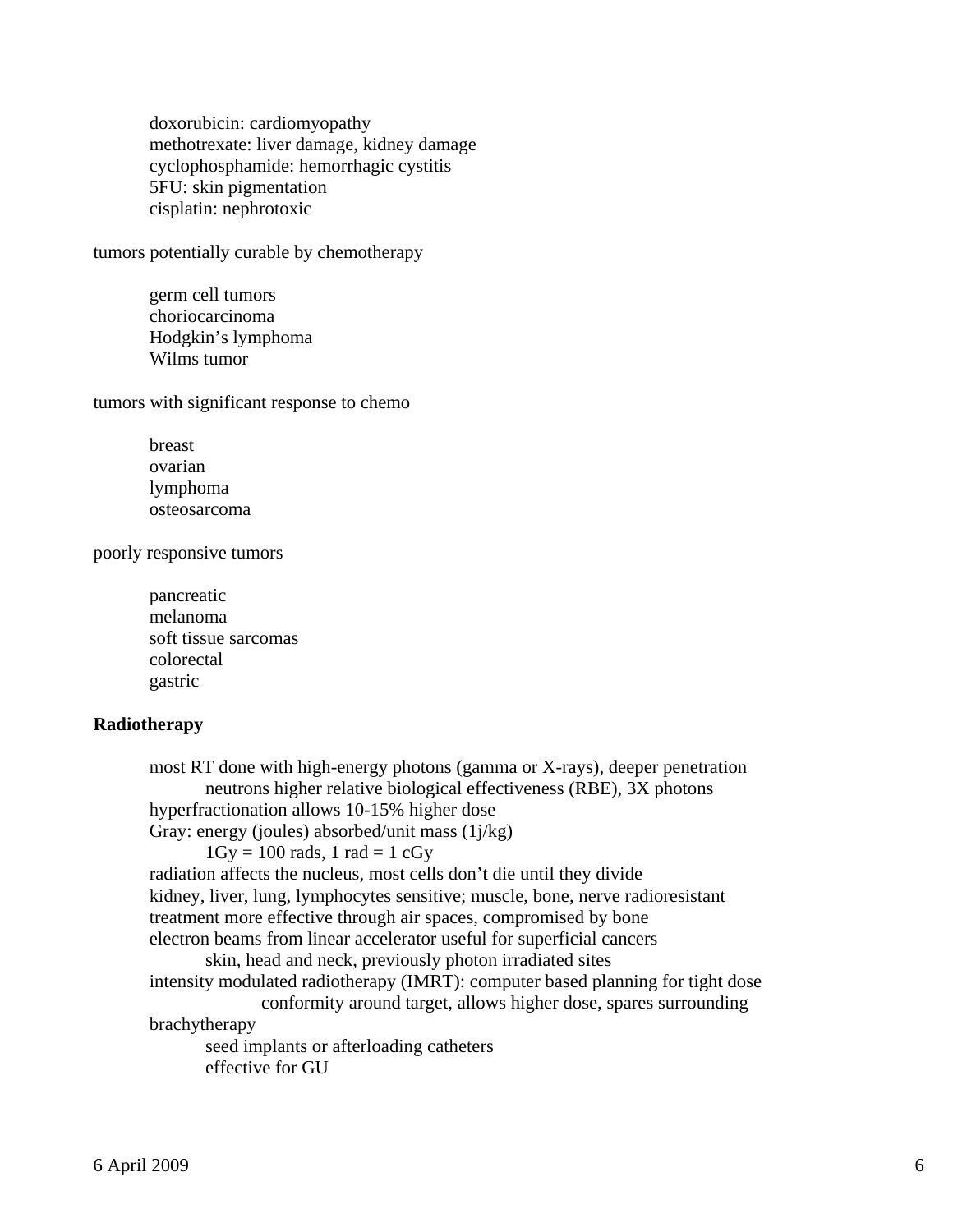# **Hormonal therapy**

breast cancer 50-60% of breast cancers are ER/PR positive 70% of receptor-positive tumors respond to hormonal manipulation only 5% of ER- tumors respond selective estrogen receptor modulators (SERMs) weak estrogen analog competitively binds ERs, blocks estrogen binding tamoxifen, raloxifene, fulvestrant can be used in pre and postmenopausal aromatase inhibitors: block conversion androgen to estrogen postmenopausal only (ovary compensates in premenopausal) non-steroidal: anastrozole, letrozole steroidal: exemestane premenopausal: ovarian ablation option

## **Cancer syndromes**

Klinefelters: XXY 47, 20X incidence male breast cancer (no breast cancer Turner's or Downs) Cowden's: PTEN, hamartomatous colon polyps, 50% breast cancer LiFraumeni: 70% have defective p53 tumor suppressor, autosomal dominant; bone and soft tissue sarcoma, breast, brain cancer, gastric cancer Lynch (HNPCC): multiple mismatch repair genes (MSH, MLH, PMS), 3% of all colorectal cancers (15% with a family history), early colon cancer (most right), endometrial, upper GU (renal cell) cancer follow with colonoscopy, urinalysis, vaginal ultrasound FAP (APC mutation)/Gardner's: polyposis colon cancer, gastric cancer (diffuse form), 2% lifetime risk thyroid cancer Gardner's: osteomas, exostoses, desmoid, 33% duodenal polyps, 25% gastric periampullary carcinoma second most common cause of death after colon Ca Turcot's (variant of FAP?): medulloblastoma Peutz-Jegher: serine/threonine kinase 11 (STK11), autosomal dominant, hamartomatous GI polyps, pigmented lesions buccal mucosa, lips, digits intestinal obstruction, intussusception, bleeding, malignant potential stomach lesions in 1/4, colorectal 1/3 Juvenile polyposis: pancreatic cancer Marfan's: elastin defect, aneurysms, hyperflexibility (no skin healing problem v Ehler's Danlos) WT: Wilms tumor, embryonal renal tumor, aniridia, GU abnormalities Rb1: retinoblastoma, sarcoma, brain tumor, malignant melanoma TSC: tuberous sclerosis, multiple hamartomas, renal cell carcinoma, astrocytoma Gastric cancers: LiF, FAP, HNPCC familial melanoma: CDKN2A neurofibromatosis type 2: neural tumors, acoustic neuroma, meningioma, glioma, ependymoma Werner's: adult progyria, autosomal recessive, atherosclerosis, cancers, sarcomas

PTH: nevoid basal cell carcinoma